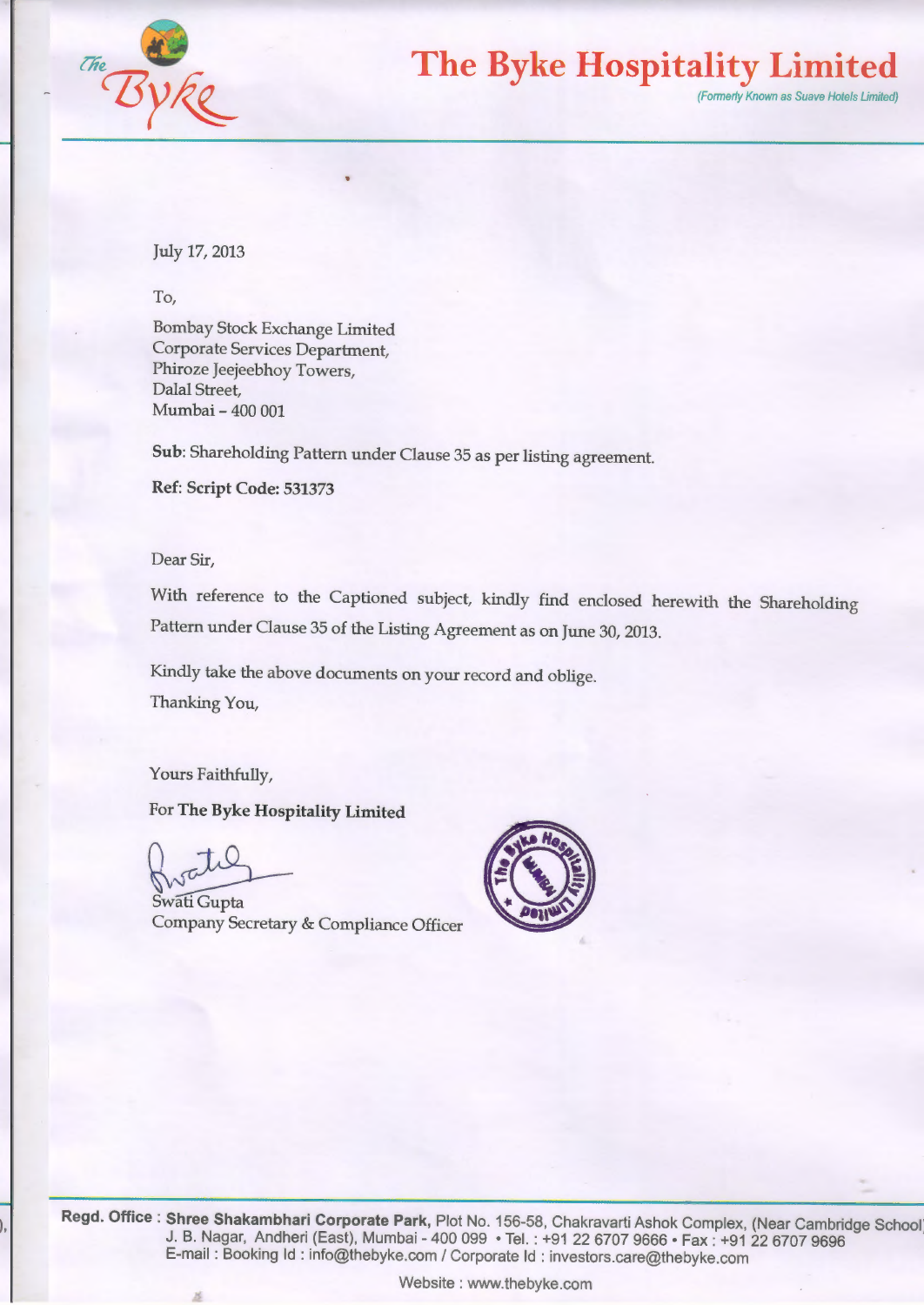

## **The Byke Hospitality Limited**

(Formerly Known as Suave Hotels Limited)

## THE BYKE HOSPITALITY LIMITED SHAREHOLDING PATTERN AS ON 30.06.2013

|                       | (I) (a) Statement showing Shareholding Pattern                                                           |                                               |                                                                 |                                                                                                             |
|-----------------------|----------------------------------------------------------------------------------------------------------|-----------------------------------------------|-----------------------------------------------------------------|-------------------------------------------------------------------------------------------------------------|
|                       | <b>SCRIP CODE: 531373</b><br>Name of Scrip : BYKE<br><b>Class of Security : Equity</b>                   | As on: 30.06.2013                             |                                                                 |                                                                                                             |
| Cate-<br>gory<br>Code | Partly paid up shares                                                                                    | Number of<br>partly paid<br>up shares         | As a % of total<br>number of partly<br>paid up shares           | As a % of total<br>number of shares<br>of the Company                                                       |
|                       | Held by Promoter/Promoter group                                                                          | 0                                             | 0.00                                                            | 0.00                                                                                                        |
|                       | <b>Held by Public</b>                                                                                    | $\Omega$                                      | 0.00                                                            | 0.00                                                                                                        |
|                       | Total                                                                                                    | $\Omega$                                      | 0.00                                                            | 0.00%                                                                                                       |
|                       | <b>Outstanding Convertible Securities</b>                                                                | Number of<br>outstanding<br><b>Securities</b> | As a % of total<br>No. of outstanding<br><b>Con. Securities</b> | As a % of total<br>No. of shares of the<br>Company, assuming<br>full conversion of the<br><b>Securities</b> |
|                       | Held by Promoter/Promoter group                                                                          | $\overline{0}$                                | 0.00                                                            | $0.00\%$                                                                                                    |
|                       | <b>Held by Public</b>                                                                                    | 0                                             | 0.00                                                            | $0.00\%$                                                                                                    |
|                       | Total                                                                                                    | o                                             | 0.00                                                            | $0.00\%$                                                                                                    |
|                       | <b>Warrants</b>                                                                                          | Number of<br>warrants                         | As a % of total<br>number of warrants                           | As a % of total<br>number of shares<br>of the Company<br>assuming full                                      |
|                       |                                                                                                          |                                               |                                                                 | conversion of warrants                                                                                      |
|                       | Held by Promoter/Promoter group                                                                          | $\Omega$                                      | 0.00                                                            | $0.00\%$                                                                                                    |
|                       | <b>Held by Public</b>                                                                                    | $\mathbf{O}$                                  | 0.00                                                            | 0.00%                                                                                                       |
|                       | Total                                                                                                    | 0                                             | 0.00                                                            | $0.00\%$                                                                                                    |
|                       | Total paid up capital of the Company, assuming full conversion of warrants and<br>convertible securities | 20048900                                      |                                                                 |                                                                                                             |





**Regd. Office : Shree Shakambhari Corporate Park,** Plot No. 156-58, Chakravarti Ashok Complex, (Near Cambridge School), J. B. Nagar, Andheri (East), Mumbai- 400 099 • Tel. : +91 22 6707 9666 • Fax: +91 22 6707 9696 E-mail : Booking ld : info@thebyke.com I Corporate ld : investors.care@thebyke.com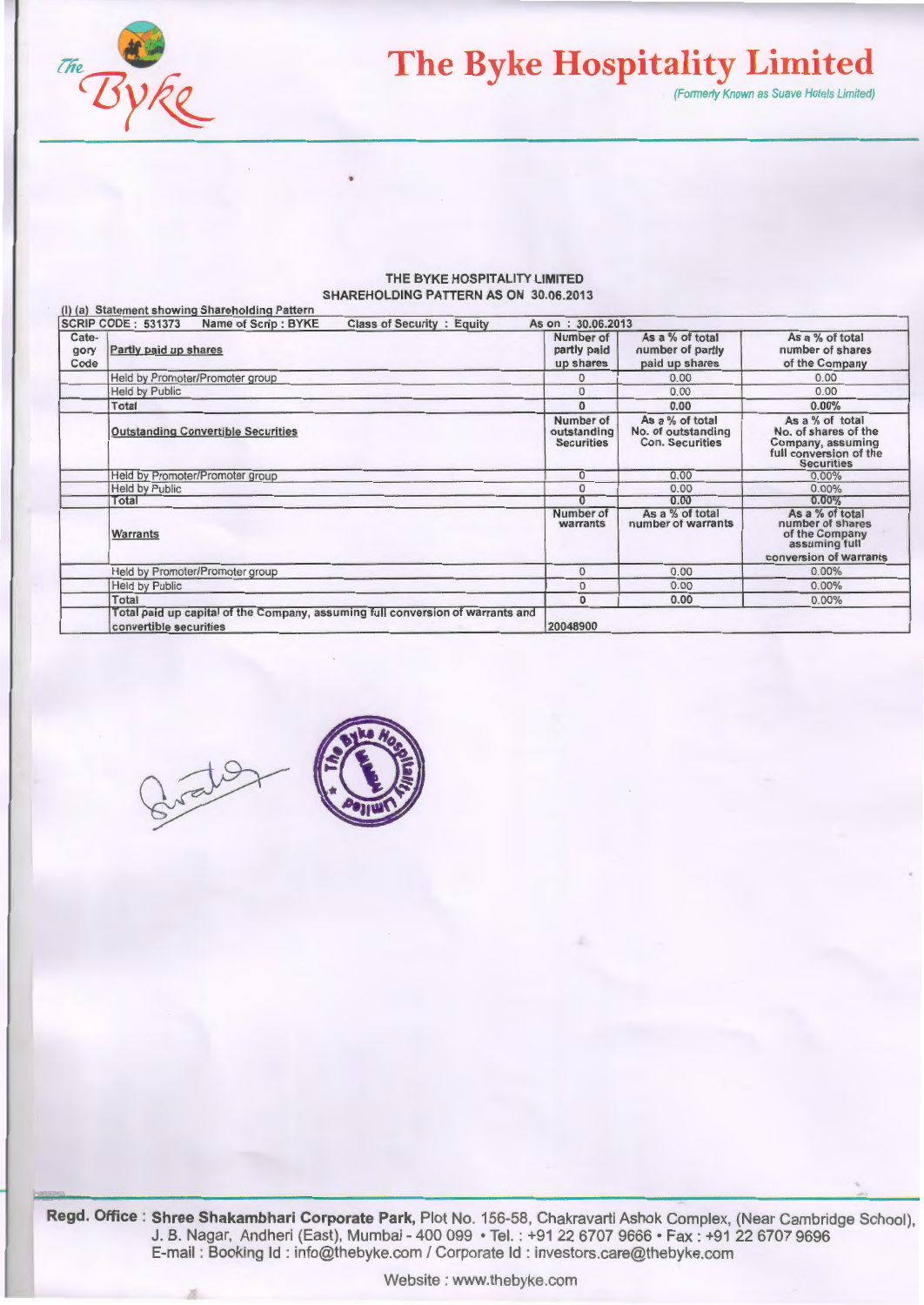| Cate-<br>gory           | Category of                                                                | Number of<br><b>Total No.</b><br>Number of<br>Share-<br>of shares<br>shares held<br>holders<br>in demated |                                | <b>Total shareholding as</b><br>a percentage of total<br>number of shares |               | Shares pledged or<br>otherwise encumbered<br>Number of |                         |                      |      |
|-------------------------|----------------------------------------------------------------------------|-----------------------------------------------------------------------------------------------------------|--------------------------------|---------------------------------------------------------------------------|---------------|--------------------------------------------------------|-------------------------|----------------------|------|
| Code                    | <b>Shareholders</b>                                                        |                                                                                                           |                                | form                                                                      |               |                                                        |                         |                      | As a |
|                         |                                                                            |                                                                                                           |                                |                                                                           |               | As a percentage of                                     | <b>Shares</b>           | ℅                    |      |
|                         |                                                                            |                                                                                                           |                                |                                                                           | $(A+B)^1$     | $(A+B+C)$                                              |                         |                      |      |
| (1)                     | (11)                                                                       | (III)                                                                                                     | (IV)                           | (V)                                                                       | (VI)          | (VII)                                                  | (VIII)                  | (IX)=(VIII)/(IV)*100 |      |
| (A)                     | <b>Shareholding of Promoter and Promoter Group</b>                         |                                                                                                           |                                |                                                                           |               |                                                        |                         |                      |      |
| (1)                     | Indian                                                                     |                                                                                                           |                                |                                                                           |               |                                                        |                         |                      |      |
| (a)                     | Individuals/H.U.F                                                          | $\overline{7}$                                                                                            | 3425369                        | 3425369                                                                   | 17.09         | 17.09                                                  | 1563000                 | 45.63                |      |
| (b)                     | Cental/State Government(s)                                                 | $\circ$                                                                                                   | $\circ$                        | $\circ$                                                                   | 0.00          | 0.00                                                   | $\circ$                 | 0.00                 |      |
| (c)                     | <b>Bodies Corporate</b><br><b>Financial Institutions/Banks</b>             | 3<br>$\overline{0}$                                                                                       | 5084549<br>$\mathbf 0$         | 5084549<br>0                                                              | 25.36<br>0.00 | 25.36<br>0.00                                          | 1576000<br>$\mathbf{0}$ | 31.00<br>0.00        |      |
| (d)<br>(e)              | Any Other (specify)                                                        | $\mathbf 0$                                                                                               | $\circ$                        | $\mathsf{O}\xspace$                                                       | 0.00          |                                                        | $\circ$                 |                      |      |
|                         | <b>Employee Welfare Trust</b>                                              | $\mathbf 0$                                                                                               | $\mathbf{O}$                   | $\circ$                                                                   | 0.00          | 0.00<br>0.00                                           | $\circ$                 | 0.00<br>0.00         |      |
|                         | <b>M&amp;M Benfit Trust</b>                                                | $\mathbf{0}$                                                                                              | $\circ$                        | $\mathbf 0$                                                               | 0.00          | 0.00                                                   | $\mathbf 0$             | 0.00                 |      |
|                         |                                                                            |                                                                                                           |                                |                                                                           |               |                                                        |                         |                      |      |
|                         | Sub-Total (A)(1)                                                           | 10                                                                                                        | 8509918                        | 8509918                                                                   | 42.45         | 42.45                                                  | 3139000                 | 36.89                |      |
| (2)                     | Foreign                                                                    |                                                                                                           |                                |                                                                           |               |                                                        |                         |                      |      |
| (a)                     | Individuals (Non-Residents Individuals/Foreign Individuals)                | $\circ$                                                                                                   | $\mathbf 0$                    | $\circ$                                                                   | 0.00          | 0.00                                                   | $\circ$                 | 0.00                 |      |
| (b)                     | <b>Bodies Corporate</b>                                                    | $\bf 0$                                                                                                   | $\mathbf 0$                    | $\mathsf{O}\xspace$                                                       | 0.00          | 0.00                                                   | $\mathbf{0}$            | 0.00                 |      |
| (c)                     | Institutions                                                               | $\circ$                                                                                                   | $\mathbf 0$                    | $\pmb{0}$                                                                 | 0.00          | 0.00                                                   | $\mathsf{O}\xspace$     | 0.00                 |      |
| (d)                     | <b>Qualified Foreign Investor</b>                                          | $\overline{0}$                                                                                            | 0                              | $\circ$                                                                   | 0.00          | 0.00                                                   | $\circ$                 | 0.00                 |      |
| (e)                     | Any Other (specify)                                                        | $\mathsf 0$                                                                                               | $\mathsf{O}\xspace$            | $\circ$                                                                   | 0.00          | 0.00                                                   | $\circ$                 | 0.00                 |      |
|                         | Sub_Total (A)(2)                                                           | $\bf{0}$                                                                                                  | $\bf{0}$                       | $\bf{0}$                                                                  | 0.00          | 0.00                                                   | 0.00                    | 0.00                 |      |
|                         | <b>Total holding of Promoter and Promoter Group</b><br>$(A)=(A)(1)+(A)(2)$ | 10                                                                                                        | 8509918                        | 8509918                                                                   | 42.45         | 42.45                                                  | 3139000                 | 36.89                |      |
| (B)                     | <b>Public Shareholding</b>                                                 |                                                                                                           |                                |                                                                           |               |                                                        |                         |                      |      |
| (1)                     | Institutions                                                               |                                                                                                           |                                |                                                                           |               |                                                        |                         |                      |      |
| (a)                     | Mutual Fund/UTI                                                            | $\circ$                                                                                                   | $\overline{0}$                 | $\circ$                                                                   | 0.00          | 0.00                                                   |                         |                      |      |
| (b)                     | <b>Financial Institutions/Banks</b>                                        | $\mathbf{3}$                                                                                              | 537451                         | 537451                                                                    | 2.68          | 2.68                                                   |                         |                      |      |
| (c)                     | Central/State Government(s)<br>Venture Capital Funds                       | $\mathsf{O}\xspace$<br>$\mathsf{O}\xspace$                                                                | $\circ$<br>$\mathsf{O}\xspace$ | $\mathbf 0$<br>$\mathsf{O}\xspace$                                        | 0.00<br>0.00  | 0.00<br>0.00                                           |                         |                      |      |
| (d)                     | <b>Insurance Companies</b>                                                 | $\mathbf 0$                                                                                               | $\mathsf{O}$                   | $\circ$                                                                   | 0.00          | 0.00                                                   |                         |                      |      |
| (e)<br>(f)              | Foreign Institutional Investors                                            | $\circ$                                                                                                   | $\circ$                        | $\mathsf{O}\xspace$                                                       | 0.00          | 0.00                                                   |                         |                      |      |
| (g)                     | Foreign Venture Cap. Investor                                              | $\overline{0}$                                                                                            | $\mathsf{O}\xspace$            | $\boldsymbol{0}$                                                          | 0.00          | 0.00                                                   |                         |                      |      |
| (h)                     | Qualified Foreign Investor                                                 | $\circ$                                                                                                   | $\overline{0}$                 | $\overline{0}$                                                            | 0.00          | 0.00                                                   |                         |                      |      |
| (i)                     | Any Other (specify)                                                        |                                                                                                           |                                |                                                                           |               |                                                        |                         |                      |      |
|                         | Sub-Total (B)(1)                                                           | $\overline{3}$                                                                                            | 537451                         | 537451                                                                    | 2.68          | 2.68                                                   |                         |                      |      |
| (2)                     | <b>Non Institutions</b>                                                    |                                                                                                           |                                |                                                                           |               |                                                        |                         |                      |      |
| (a)                     | <b>Bodies Corporate</b>                                                    | 150                                                                                                       | 7074644                        | 7071244                                                                   | 35.29         | 35.29                                                  |                         |                      |      |
| (b)                     | Individuals                                                                |                                                                                                           |                                |                                                                           |               |                                                        |                         |                      |      |
|                         | i) Holding nominal share capital upto Rs. 1 lakh                           | 2793                                                                                                      | 779536                         | 431525                                                                    | 3.89          | 3.89                                                   |                         |                      |      |
|                         | ii) Holding nominal share capital in excess of Rs. 1 lakh                  | 38                                                                                                        | 3077325                        | 3037525                                                                   | 15.35         | 15.35                                                  |                         |                      |      |
| (c)                     | Non-Resident Individual                                                    | 3                                                                                                         | 70026                          | 70026                                                                     | 0.35          | 0.35                                                   |                         |                      |      |
|                         | <b>Foreigh National</b>                                                    | $\circ$                                                                                                   | $\mathsf{O}\xspace$            | $\mathsf{O}\xspace$                                                       | 0.00          | 0.00                                                   |                         |                      |      |
|                         | Overseas Corporate Bodies                                                  | $\circ$                                                                                                   | $\mathsf 0$                    | $\mathsf{O}\xspace$                                                       | 0.00          | 0.00                                                   |                         |                      |      |
|                         |                                                                            |                                                                                                           |                                | $\mathsf{O}\xspace$                                                       | 0.00          | 0.00                                                   |                         |                      |      |
|                         | <b>Foreign Bodies</b>                                                      | $\circ$                                                                                                   | $\circ$                        |                                                                           |               |                                                        |                         |                      |      |
|                         | Trust<br><b>Qualified Foreign Investor</b>                                 | $\mathbf 0$<br>$\mathsf 0$                                                                                | $\circ$<br>0                   | $\mathbf{0}$<br>$\mathsf 0$                                               | 0.00<br>0.00  | 0.00<br>0.00                                           |                         |                      |      |
| (d)                     | Any Other (specify)                                                        | $\overline{0}$                                                                                            | 0                              | $\overline{0}$                                                            | 0.00          | 0.00                                                   |                         |                      |      |
| (e)                     |                                                                            |                                                                                                           |                                | $\circ$                                                                   |               | 0.00                                                   |                         |                      |      |
|                         | <b>Clearing Member</b>                                                     | $\circ$                                                                                                   | $\mathsf{O}\xspace$            |                                                                           | 0.00          |                                                        |                         |                      |      |
|                         | Sub-Total (B)(2)                                                           | 2984                                                                                                      | 11001531                       | 10610320                                                                  | 54.87         | 54.87                                                  |                         |                      |      |
|                         | <b>Total Public shareholding</b><br>$(B)=(B)(1)+(B)(2)$                    | 2987                                                                                                      | 11538982                       | 11147771                                                                  | 57.55         | 57.55                                                  |                         |                      |      |
|                         | TOTAL $(A)+(B)$                                                            | 2997                                                                                                      | 20048900                       | 19657689                                                                  | 100.00        | 100.00                                                 |                         |                      |      |
| (C)                     | Shares held by Custodians and against which                                |                                                                                                           |                                |                                                                           |               |                                                        |                         |                      |      |
|                         | Depository Receipts have been issued                                       |                                                                                                           |                                |                                                                           |               |                                                        |                         |                      |      |
| $\mathbf{1}$            | Promoter and Promoter Group                                                | $\mathbf{0}$                                                                                              | $\circ$                        | $\circ$                                                                   | $\circ$       | $\circ$                                                |                         |                      |      |
| $\overline{\mathbf{2}}$ | Public                                                                     | $\mathbf 0$                                                                                               | 0                              | $\mathbf 0$                                                               | $\circ$       | $\circ$                                                |                         |                      |      |
|                         | Sub-Total (C)                                                              | $\circ$                                                                                                   | $\circ$                        | $\circ$                                                                   | $\circ$       | $\mathsf{O}$                                           |                         |                      |      |
|                         | GRAND TOTAL (A)+(B)+(C)                                                    | 2997                                                                                                      | 20048900                       | 19657689                                                                  | 100.00        | 100.00                                                 | 3139000                 | 15.66                |      |

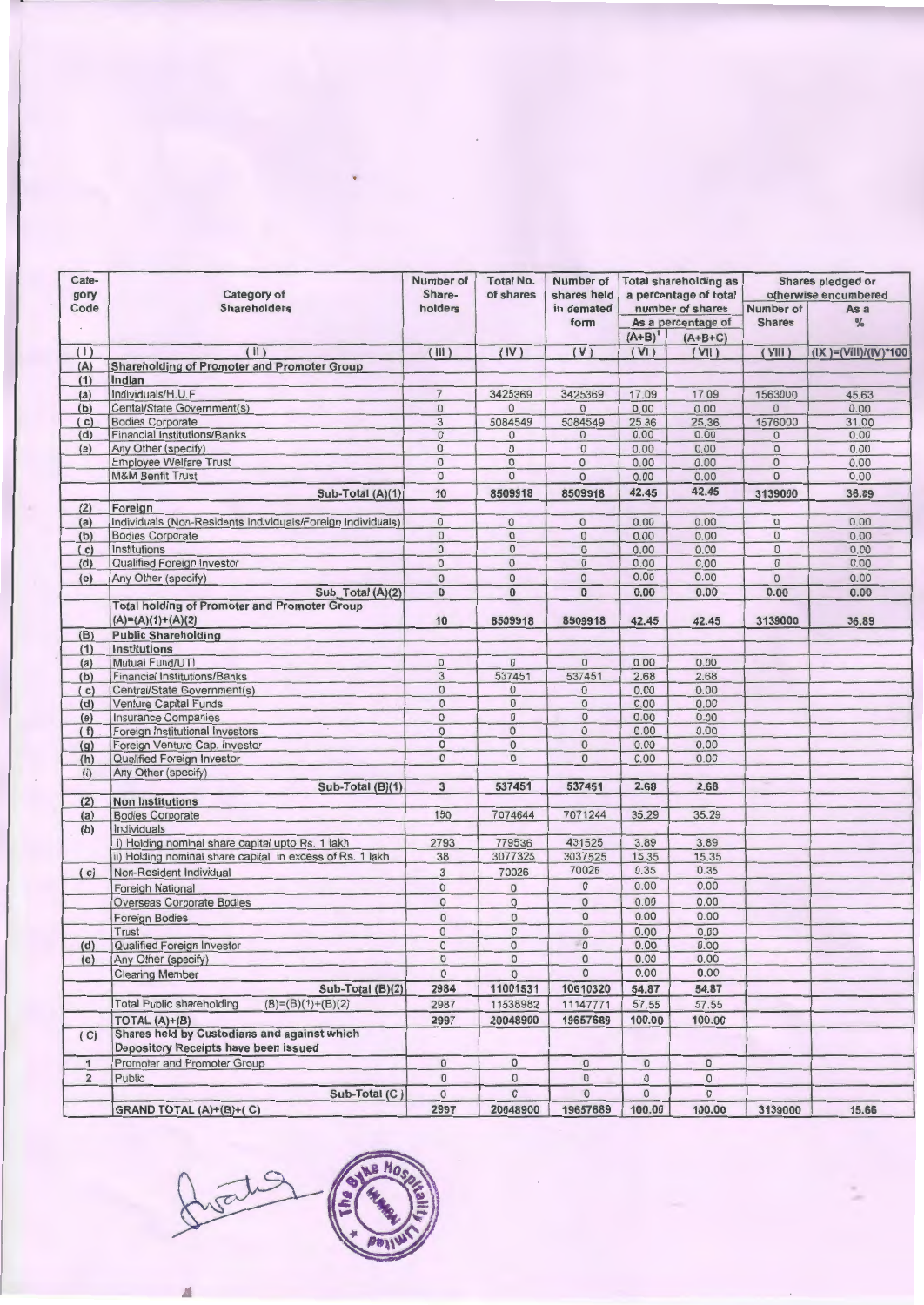(I) (b) Statement showing holding of securities (1ncluding shares,warrants,convertible securities) of persons belonging to the category "Promoter and Promoter Group"

| Sr.No.         | Name of the shareholder                 |                             | Details of Shares held                    |              | Encumbered shares(*)             |                                                                              |                           | <b>Details of warrants</b>                                    |
|----------------|-----------------------------------------|-----------------------------|-------------------------------------------|--------------|----------------------------------|------------------------------------------------------------------------------|---------------------------|---------------------------------------------------------------|
|                |                                         | No of<br><b>Shares held</b> | As a % of<br>grand total<br>$(A)+(B)+(C)$ | Number       | As a<br>age                      | As a % of<br>Percent grand total<br>$(A)+(B)+(C)$<br>of sub-clause<br>(1)(a) | No of<br>warrants<br>held | As a % of total<br>number of<br>warrants of the<br>same class |
| (1)            | (H)                                     | $(\mathbb{H})$              | (IV)                                      | (V)          | $(VI) =$<br>$(V)/(III)^*$<br>100 | (VII)                                                                        | (VIII)                    | (IX)                                                          |
| $\mathbf{1}$   | HOTEL RELAX PRIVATE LTD                 | 4462549                     | 22.26                                     | 1440000      | 32.27                            | 7.18                                                                         | $\mathbf{0}$              | $\mathbf{0}$                                                  |
| $\overline{2}$ | <b>VINITA SUNIL PATODIA</b>             | 2034170                     | 10.15                                     | 1404000      | 69.02                            | 7.00                                                                         | $\Omega$                  | $\circ$                                                       |
| 3              | ANIL CHOTHMAL PATODIA                   | 509500                      | 2.54                                      | $\Omega$     | 0.00                             | 0.00                                                                         | $\mathbf{0}$              | $\mathbf{0}$                                                  |
| $\overline{4}$ | <b>ARUNKUMAR PODDAR</b>                 | 285444                      | 1.42                                      | 35000        | 12.26                            | 0.17                                                                         | $\mathbf{0}$              | $\overline{0}$                                                |
| 5              | <b>ARCHANA ANIL PATODIA</b>             | 274575                      | 1.37                                      | $\mathbf{0}$ | 0.00                             | 0.00                                                                         | $\Omega$                  | $\mathbf{0}$                                                  |
| 6              | <b>KAMAL PODDAR</b>                     | 175000                      | 0.87                                      | 124000       | 70.86                            | 0.62                                                                         | $\mathbf{O}$              | $\circ$                                                       |
|                | <b>HEMLATA KAMAL PODDAR</b>             | 125000                      | 0.62                                      | $\circ$      | 0.00                             | 0.00                                                                         | $\Omega$                  | $\mathbf{0}$                                                  |
| 8              | ANIL CHOTHMAL (HUF)                     | 21680                       | 0.11                                      | $\circ$      | 0.00                             | 0.00                                                                         | $\Omega$                  | $\overline{0}$                                                |
| 9              | CHOICE EQUITY BROKING PRIVATE LIMITED   | 122000                      | 0.61                                      | 101000       | 82.79                            | 0.50                                                                         | $\Omega$                  | $\mathbf{0}$                                                  |
| 10             | CHOICE CAPITAL ADVISORS PRIVATE LIMITED | 500000                      | 2.49                                      | 35000        | 7.00                             | 0.17                                                                         | $\mathbf{0}$              | $\mathbf{0}$                                                  |
|                | <b>TOTAL</b>                            | 8509918                     | 42.45                                     | 3139000      | 36.89                            | 15.66                                                                        | $\circ$                   | $\bf{0}$                                                      |

(\*) The term "encumbrance" has the same meaning as assigned to it in refulatin 28(3) of the SAST Regulations , 2011

Statement showing holding of securities (including shares,warrants,convertible securities) of persons belonging to the category "Public" and  $(l)(c)(i)$  holding more than 1% of the total number of shares.

|                |                                                                  |             | Shares as a                                                                                                                           | <b>Details of warrants</b> |                                              | <b>Details of convertible</b>                           |                                                         | <b>Total shares</b>                                                                                                                                   |
|----------------|------------------------------------------------------------------|-------------|---------------------------------------------------------------------------------------------------------------------------------------|----------------------------|----------------------------------------------|---------------------------------------------------------|---------------------------------------------------------|-------------------------------------------------------------------------------------------------------------------------------------------------------|
|                |                                                                  | Number of   | percentage<br>of total<br>number of<br>shares {i.e.,<br><b>Grand Total</b><br>$(A)+(B)+(C)$<br>indicated in No of<br><b>Statement</b> | warrants                   | As $a\%$<br>of total<br>number<br>of<br>same | warrant Number of<br>s of the convertible<br>securities | As a % of<br>total<br>number of<br>securities<br>of the | (including<br>underlying shares<br>assuming full<br>conversion of<br>warrants and<br>convertible convertible<br>securities as a %<br>of diluted share |
| Sr.No.         | Name of the shareholder                                          | shares held | at para (I)(a) held                                                                                                                   |                            | class                                        | held                                                    | same class capital                                      |                                                                                                                                                       |
|                | HOT N ICE ENTERTAINMENT PRIVATE LIMITED                          | 1279502     | 6.38                                                                                                                                  |                            |                                              |                                                         |                                                         | 6.38                                                                                                                                                  |
| $\overline{2}$ | FLORENCE AGROFOODS PRIVATE LIMITED                               | 1000000     | 4.99                                                                                                                                  |                            |                                              |                                                         | $\overline{0}$                                          | 4.99                                                                                                                                                  |
| 3              | CHOICE EQUITY BROKING PRIVATE LIMITED -<br><b>BROKER ACCOUNT</b> | 848700      | 4.23                                                                                                                                  |                            |                                              |                                                         | $\Omega$                                                | 4.23                                                                                                                                                  |
| 4              | <b>VINAY JAGDISH BANSAL</b>                                      | 624500      | 3.11                                                                                                                                  | 0                          |                                              | ١o                                                      | O                                                       | 3.11                                                                                                                                                  |
| 5              | <b>KIRODI MAL MODI</b>                                           | 520000      | 2.59                                                                                                                                  | 0                          |                                              |                                                         | $\overline{O}$                                          | 2.59                                                                                                                                                  |
| 6              | CHARTERED CAPITAL RESEARCH PRIVATE LIMITED                       | 365000      | 1.82                                                                                                                                  | $\overline{0}$             |                                              | $\overline{0}$                                          | O                                                       | 1.82                                                                                                                                                  |
| $\overline{7}$ | SATYANARAYAN SHARMA                                              | 352100      | 1.76                                                                                                                                  | IO                         |                                              |                                                         | O                                                       | 1.76                                                                                                                                                  |
| 8              | <b>EDELWEISS SECURITIES LTD</b>                                  | 275573      | 1.37                                                                                                                                  | $\Omega$                   |                                              |                                                         | 0                                                       | 1.37                                                                                                                                                  |
| $\overline{9}$ | DARSHANIK VALUESERVE PRIVATE LIMITED                             | 260000      | 1.30                                                                                                                                  | $\mathbf{0}$               |                                              |                                                         |                                                         | 1.30                                                                                                                                                  |
| 10             | <b>CANARA BANK-MUMBAI</b>                                        | 244300      | 1.22                                                                                                                                  | lo                         | O                                            | $\Omega$                                                | $\sqrt{ }$                                              | 1.22                                                                                                                                                  |
| 11             | <b>GLOBE CAPITAL MARKET LIMITED</b>                              | 244193      | 1.22                                                                                                                                  | ١o                         |                                              |                                                         |                                                         | 1.22                                                                                                                                                  |
| 12             | ALKEN MANAGEMENT AND FINANCIAL SERVICES                          | 229187      | 1.14                                                                                                                                  | $\mathbf{0}$               |                                              |                                                         |                                                         | 1.14                                                                                                                                                  |
| 13             | JAGDISH CHANDER BANSAL (HUF).                                    | 225500      | 1.12                                                                                                                                  | $\circ$                    |                                              |                                                         |                                                         | 1.12                                                                                                                                                  |
| 14             | <b>SUNITA MODI</b>                                               | 211000      | 1.05                                                                                                                                  | I٥                         | $\Omega$                                     | $\mathbf{0}$                                            |                                                         | 1.05                                                                                                                                                  |
| 15             | <b>ICICI BANK LIMITED</b>                                        | 208500      | 1.04                                                                                                                                  | lo                         |                                              | $\mathbf 0$                                             |                                                         | 1.04                                                                                                                                                  |
|                | <b>TOTAL</b>                                                     | 6888055     | 34.36                                                                                                                                 | 0.00                       | 0.00                                         | 0.00                                                    | 0.00                                                    | 34.36                                                                                                                                                 |

|        | Statement showing holding of securities (including shares, warrants, convertible securities) of persons (together with PAC) belonging to the<br>(i)(c)(ii) category "Public" and holding more than 5% of the total number of shares of the company |               |                        |                                                           |                      |                      |                    |                                    |
|--------|----------------------------------------------------------------------------------------------------------------------------------------------------------------------------------------------------------------------------------------------------|---------------|------------------------|-----------------------------------------------------------|----------------------|----------------------|--------------------|------------------------------------|
|        |                                                                                                                                                                                                                                                    |               |                        | Shares as a Details of warrants<br>Details of convertible |                      |                      |                    | <b>Total shares</b>                |
|        |                                                                                                                                                                                                                                                    |               | percentage<br>of total |                                                           |                      |                      |                    | (including)                        |
|        |                                                                                                                                                                                                                                                    |               | number of              |                                                           | As a $%$<br>of total |                      | As a % of          | underlying shares<br>assuming full |
|        |                                                                                                                                                                                                                                                    |               | shares {i.e.,          |                                                           | number               |                      | total              | conversion of                      |
|        |                                                                                                                                                                                                                                                    |               | <b>Grand Total</b>     |                                                           | lof                  |                      |                    | number of warrants and             |
|        |                                                                                                                                                                                                                                                    |               | $(A)+(B)+(C)$          |                                                           |                      | warrant Number of    |                    | convertible convertible            |
|        |                                                                                                                                                                                                                                                    |               | indicated in No of     |                                                           |                      | s of the convertible | securities         | securities as a %                  |
|        | Name(s) of the shareholder(s) and the Persons Acting Number of                                                                                                                                                                                     |               | <b>Statement</b>       | warrants                                                  | same                 | <b>securities</b>    | of the             | of diluted share                   |
| Sr.No. | in Concert (PAC) with them                                                                                                                                                                                                                         | <b>shares</b> | $at para (l)(a)$ held  |                                                           | class                | held                 | same class capital |                                    |
|        | HOT N ICE ENTERTAINMENT PRIVATE LTD                                                                                                                                                                                                                | 1279502       | 6.38                   |                                                           |                      |                      |                    | 6.38                               |
|        | <b>TOTAL</b>                                                                                                                                                                                                                                       | 1279502       | 6.38                   |                                                           |                      |                      |                    | 6.38                               |